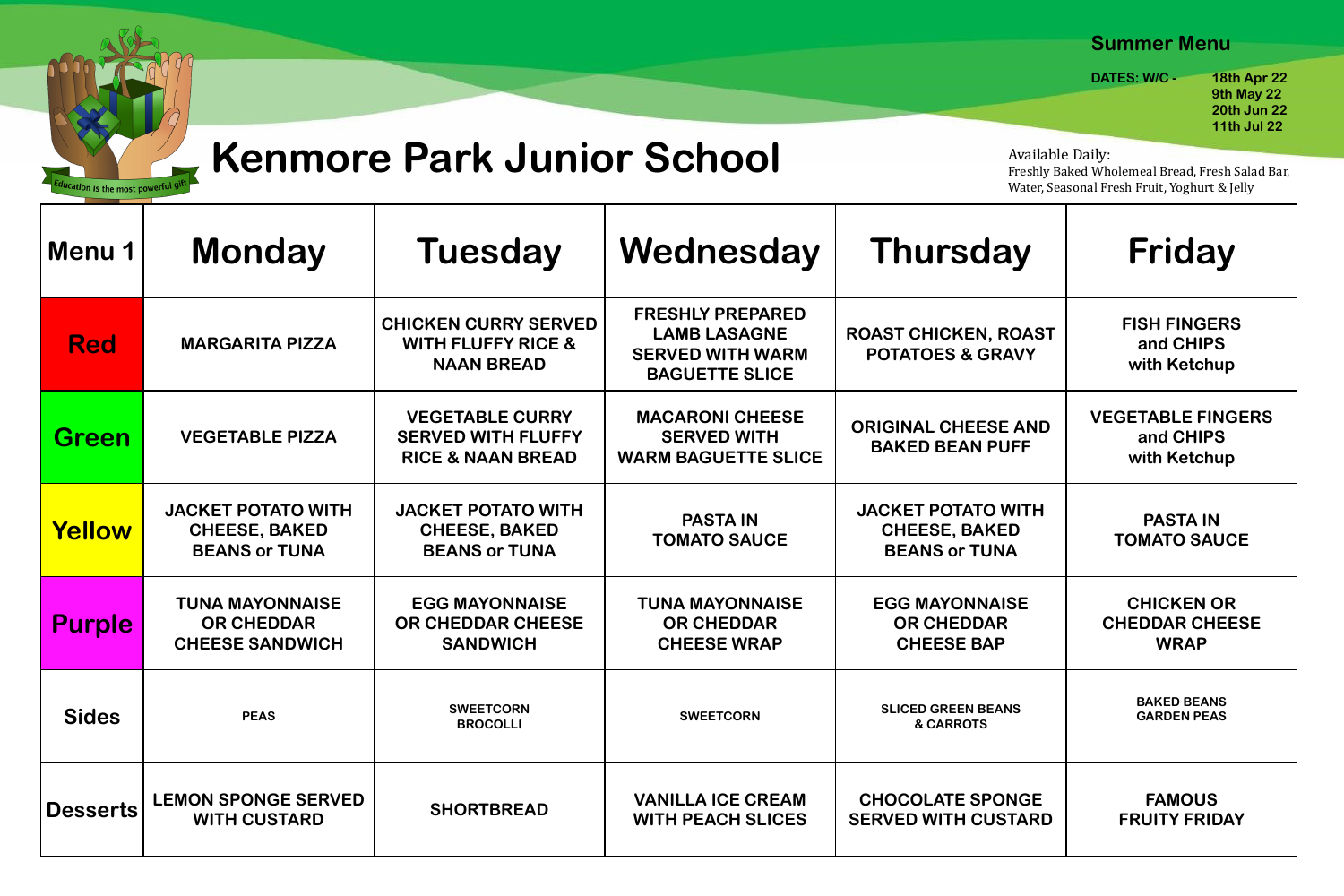## **Kenmore Park Junior School**

on is the most powerfu

| Menu 2          | <b>Monday</b>                                                              | <b>Tuesday</b>                                                        | Wednesday                                                                   | Thursday                                                                  | <b>Friday</b>                                       |
|-----------------|----------------------------------------------------------------------------|-----------------------------------------------------------------------|-----------------------------------------------------------------------------|---------------------------------------------------------------------------|-----------------------------------------------------|
| <b>Red</b>      | <b>MACARONI CHEESE</b><br><b>SERVED WITH WARM</b><br><b>BAGUETTE SLICE</b> | <b>LAMB BOLOGNAISE</b><br><b>SERVED WITH PASTA</b>                    | <b>CHICKEN STUFFED</b><br><b>TORTILLA SERVED WITH</b><br><b>FLUFFY RICE</b> | <b>ROAST TURKEY, ROAST</b><br><b>POTATOES &amp; GRAVY</b>                 | <b>FISH FINGERS</b><br>& CHIPS<br>with KETCHUP      |
| <b>Green</b>    | <b>CHICK PEAS ALOO</b><br><b>SERVED WITH RICE</b>                          | <b>VEGGIE MINCE</b><br><b>PASTA BOLOGNAISE</b>                        | <b>VEGETABLE SAMOSA</b><br><b>SERVED WITH</b><br><b>FLUFFY RICE</b>         | <b>VEGETABLE</b><br><b>BURGERS</b>                                        | <b>VEGETABLE FINGERS</b><br>& CHIPS<br>with KETCHUP |
| <b>Yellow</b>   | <b>JACKET POTATO WITH</b><br><b>CHEESE, BAKED</b><br><b>BEANS or TUNA</b>  | <b>PASTA IN</b><br><b>TOMATO SAUCE</b>                                | <b>JACKET POTATO WITH</b><br><b>CHEESE, BAKED</b><br><b>BEANS or TUNA</b>   | <b>JACKET POTATO WITH</b><br><b>CHEESE, BAKED</b><br><b>BEANS or TUNA</b> | <b>PASTA IN</b><br><b>TOMATO SAUCE</b>              |
| <b>Purple</b>   | <b>EGG MAYONNAISE OR</b><br><b>CHEDDAR CHEESE WRAP</b>                     | <b>TUNA MAYONNAISE OR</b><br><b>CHEDDAR CHEESE</b><br><b>SANDWICH</b> | <b>ROAST TURKEY</b><br><b>OR CHEDDAR</b><br><b>CHEESE BAP</b>               | <b>EGG MAYONNAISE OR</b><br><b>CHEDDAR CHEESE</b><br><b>SANDWICH</b>      | <b>TURKEY OR CHEDDAR</b><br><b>CHEESE WRAP</b>      |
| <b>Sides</b>    | <b>SWEETCORN</b>                                                           | <b>GARDEN PEAS</b><br><b>BROCCOLI</b>                                 | <b>BROCCOLI</b><br><b>GREEN BEANS</b>                                       | <b>CARROTS</b><br><b>SWEETCORN</b>                                        | <b>BAKED BEANS</b><br><b>GARDEN PEAS</b>            |
| <b>Desserts</b> | <b>COCONUT BISCUIT</b>                                                     | <b>FLAPJACK</b>                                                       | <b>APPLE CRUMBLE SERVED</b><br><b>WITH CUSTARD</b>                          | <b>FRESHLY BAKED</b><br><b>CHOCOLATE COOKIE</b>                           | <b>FRUITY FRIDAY</b>                                |

**Available Daily:** Freshly Baked Wholemeal Bread, Fresh Salad Bar, Water, Seasonal Fresh Fruit, Yoghurt & Jelly

## **Summer Menu**

**DATES: W/C - 25th Apr 22 16th May 22 1960 - Guide Constitution Constitution Constitution Constitution Constitution Constitution Constitution Const 27th Jun 22**